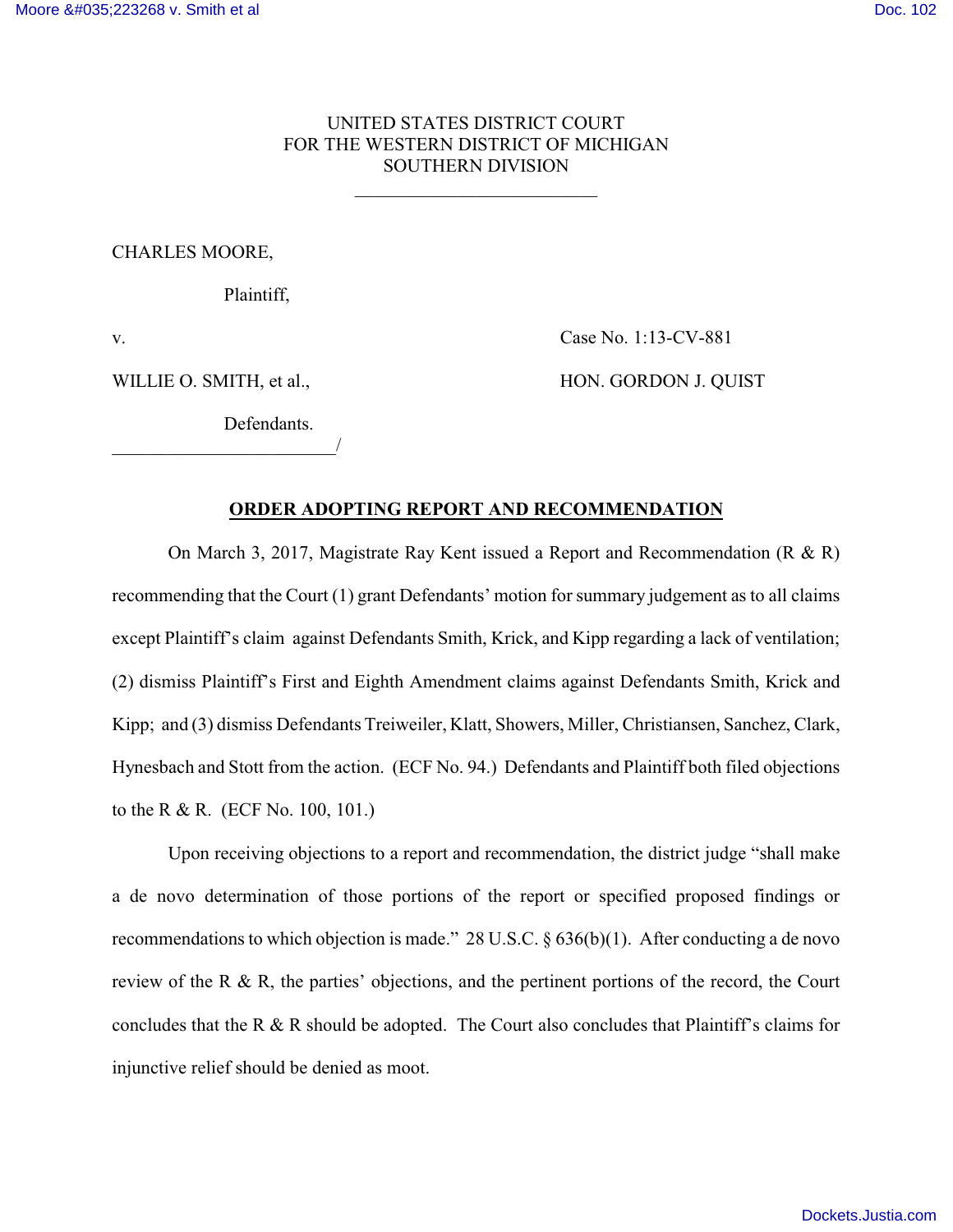## **Defendants' Objections**

## *Claims Regarding Ventilation*

The magistrate judge denied Defendants' motion for summary judgment as to Plaintiff's claims regarding improper ventilation because Defendants' brief in support of their motion did not even address the issue. (ECF No. 94 at PageID.634-35.) Defendants raise two "objections" with this part of the R & R, arguing that  $(1)$  they are entitled to summary judgment based on qualified immunity; and (2) the claim fails as a matter of law because Plaintiff did not demonstrate deliberate indifference.

The "Magistrate Judge Act, 28 U.S.C. § 631 et seq., permits de novo review by the district court if timely objections are filed, [but], absent compelling reasons, it does not allow parties to raise at the district court stage new arguments or issues that were not presented to the magistrate." *Murr v. United States*, 200 F.3d 895, 902 n.1 (6th Cir. 2000) (citing *United States v. Waters*, 158 F.3d 933, 936 (6th Cir.1998)). Defendants note that their failure to address the issue before the magistrate judge was "an inadvertent oversight," and that they "genuinely regret the error, and sincerely attempted to address all of the myriad claims raised against 12 separate defendants." (ECF No. 100 at PageID.655-56.) Nonetheless, Defendants fail to offer compelling reason. The Court will not consider this objection.

## *Standing*

Defendants' next "objection" is that Plaintiff lacks Article III standing to seek injunctive relief. (ECF No. 100 at PageID.12.) "Article III, § 2, of the Constitution limits the jurisdiction of federal courts to 'Cases' and 'Controversies,' which restricts the authority of federal courts to resolving 'the legal rights of litigants in actual controversies.'" *Genesis Healthcare Corp. v.*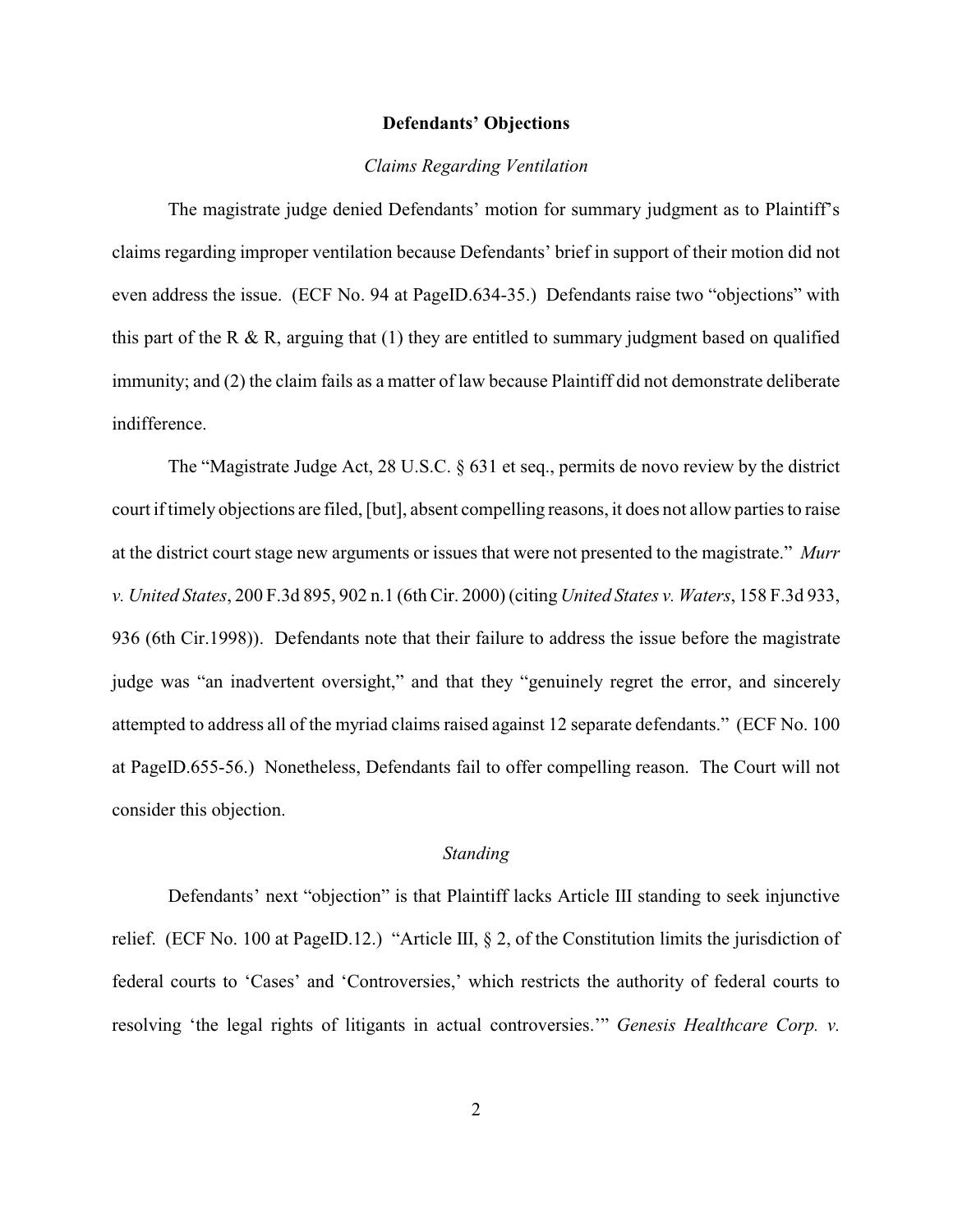*Symczyk*, 133 S. Ct. 1523, 1528 (2013) (quoting *Valley Forge Christian College v. Americans United for Separation of Church and State, Inc.*, 454 U.S. 464, 471, 102 S. Ct. 752, 757 (1982)).

"A corollary to this case-or-controversy requirement is that an actual controversy must be extant at all stages of review, not merely at the time the complaint is filed." *Id*. (internal quotation marks omitted). A claim is considered as moot, and must be dismissed, "if an intervening circumstance deprives the plaintiff of a 'personal stake in the outcome of the lawsuit.'" *Id*. (quoting *Lewis v. Continental Bank Corp*., 494 U.S. 472, 477–478, 110 S. Ct. 1249, 1254 (1990) (internal quotation marks omitted). And, unlike Defendants' other arguments, the "existence of subject matter jurisdiction may be raised at any time, by any party, or even *sua sponte* by the court itself." *In re Lewis*, 398 F.3d 735, 739 (6th Cir.2005) (citing *Cmty. Health Plan of Ohio v. Mosser*, 347 F.3d 619, 622 (6th Cir.2003)).

Defendants argue that Plaintiff lacks standing to seek injunctive relief at the Carson City facility because he has been transferred out of that facility. (ECF No. 100 at PageID.12.) Claims seeking injunctive relief are properly dismissed as moot when an inmate-plaintiff is transferred from a facility where a violation takes place to another facility where there is no violation. *See Colvin v. Caruso*, 605 F.3d 282, 289 (6th Cir. 2010); *Kensu v. Haigh*, 87 F.3d 172, 175 (6th Cir. 1996). Since Plaintiff has been transferred to another facility, his claim for injunctive relief is moot.

## **Plaintiff's Objections**

#### *Defendant Clark*

Plaintiff objects to the dismissal of Defendant Clark because (1) Clark's counsel failed to file an attorney appearance and (2) Plaintiff alleges that Clark has been in default since June of 2015. Neither objection has merit. Defense counsel made arguments on Clark's behalf in support of summary judgment (see ECF No. 83 at PageID.295) and this Court did not enter a default judgment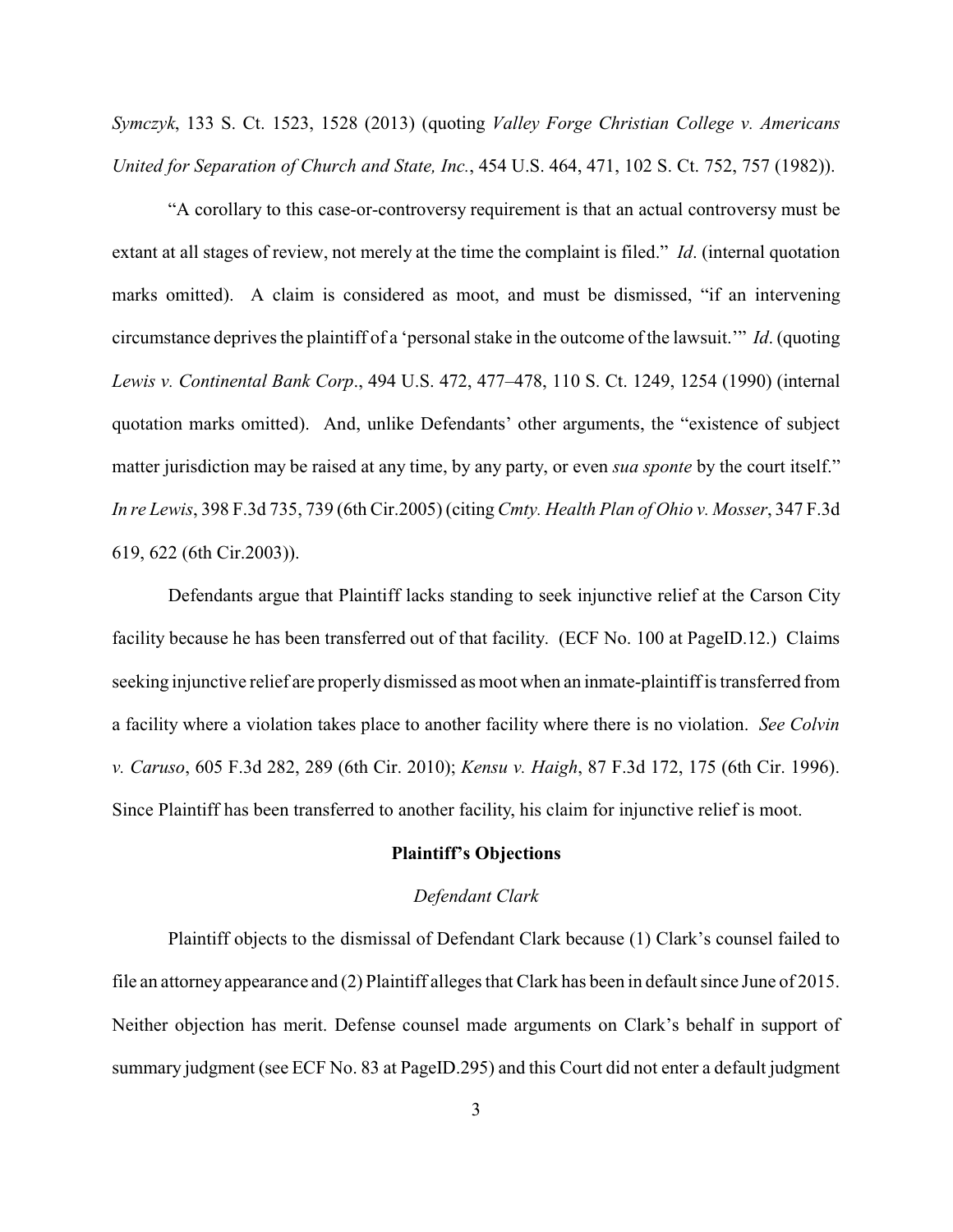against Clark. (ECF No. 64.) Plaintiff is not automatically entitled to a default judgment against a defaulting party, particularly when the evidence shows there is no basis for liability. This objection is overruled.

# *Defendant Miller*

The R & R recommended summary judgment for Defendant Miller because "Plaintiff" testified that RUM Miller is a defendant only because she responded to his grievances… [and a] prison official whose only role involved the denial of an administrative grievance cannot be liable under § 1983." (ECF No. 94 at PageID.626.) Plaintiff objects to this conclusion, and argues that his testimony was taken out of context, and that Miller is liable because she denied Plaintiff's grievances "at Step II, when the evidence presented was overwhelming [sic] in plaintiff's favor… [and] Miller clearly failed to hold her subordinates accountable whenever she responded to plaintiff's grievances." (ECF No. 101 at PageID.672.) Plaintiff cites no portion of the record to support his argument, and "[i]t is well-settled that '[g]overnment officials may not be held liable for the unconstitutional conduct of their subordinates under the theory of respondeat superior.'" *Peatross v. City of Memphis*, 818 F.3d 233, 241 (6th Cir. 2016) (quoting *Ashcroft v. Iqbal*, 556 U.S. 662, 676, 129 S. Ct. 1937, 1948, 173 L. Ed. 2d 868 (2009)). This objection is overruled.

# *Diluted Bleach*

The magistrate judge concluded that Plaintiff failed to satisfy the subjective prong of a deliberate indifference claim because the "record reflects that defendants did not ignore plaintiff's grievance regarding the bleach dilution. Rather, the grievance was investigated, the problem acknowledged, and DRF staff and prisoners were instructed to use the bleach and other cleaning materials as intended." (ECF No. 94 at PageID.633.) Plaintiff objects, and "contends that the Defendants did ignore plaintiffs [sic] grievance regarding the bleach dilution. The Defendants may